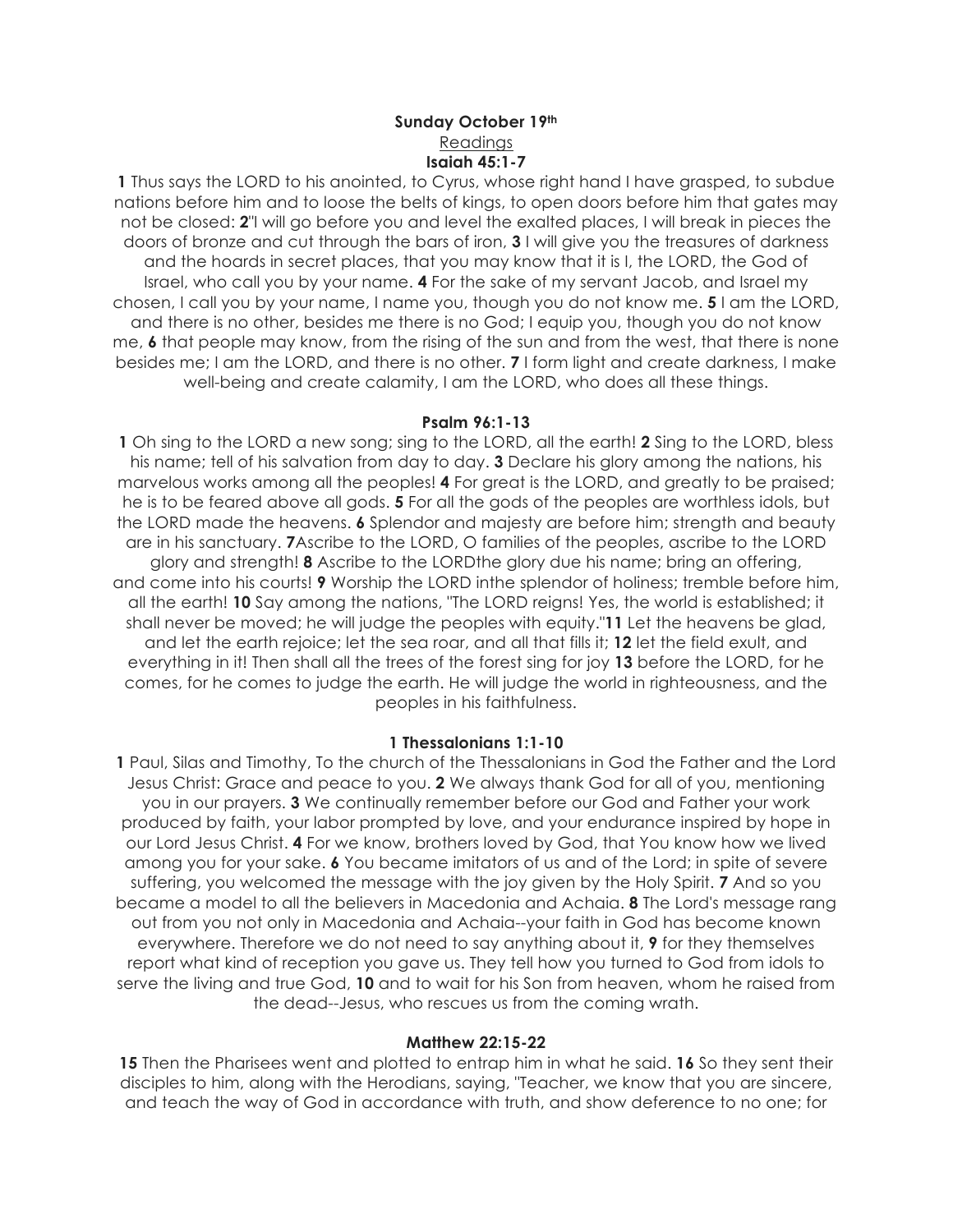you do not regard people with partiality.**17** Tell us, then, what you think. Is it lawful to pay taxes to the emperor, or not?" **18** But Jesus, aware of their malice, said, "Why are you putting me to the test, you hypocrites? **19** Show me the coin used for the tax." And they brought him a denarius. **20** Then he said to them, "Whose head is this, and whose title?" **21** They answered, "The emperor's." Then he said to them, "Give therefore to the emperor the things that are the emperor's, and to God the things that are God's." **22** When they heard this, they were amazed; and they left him and went away.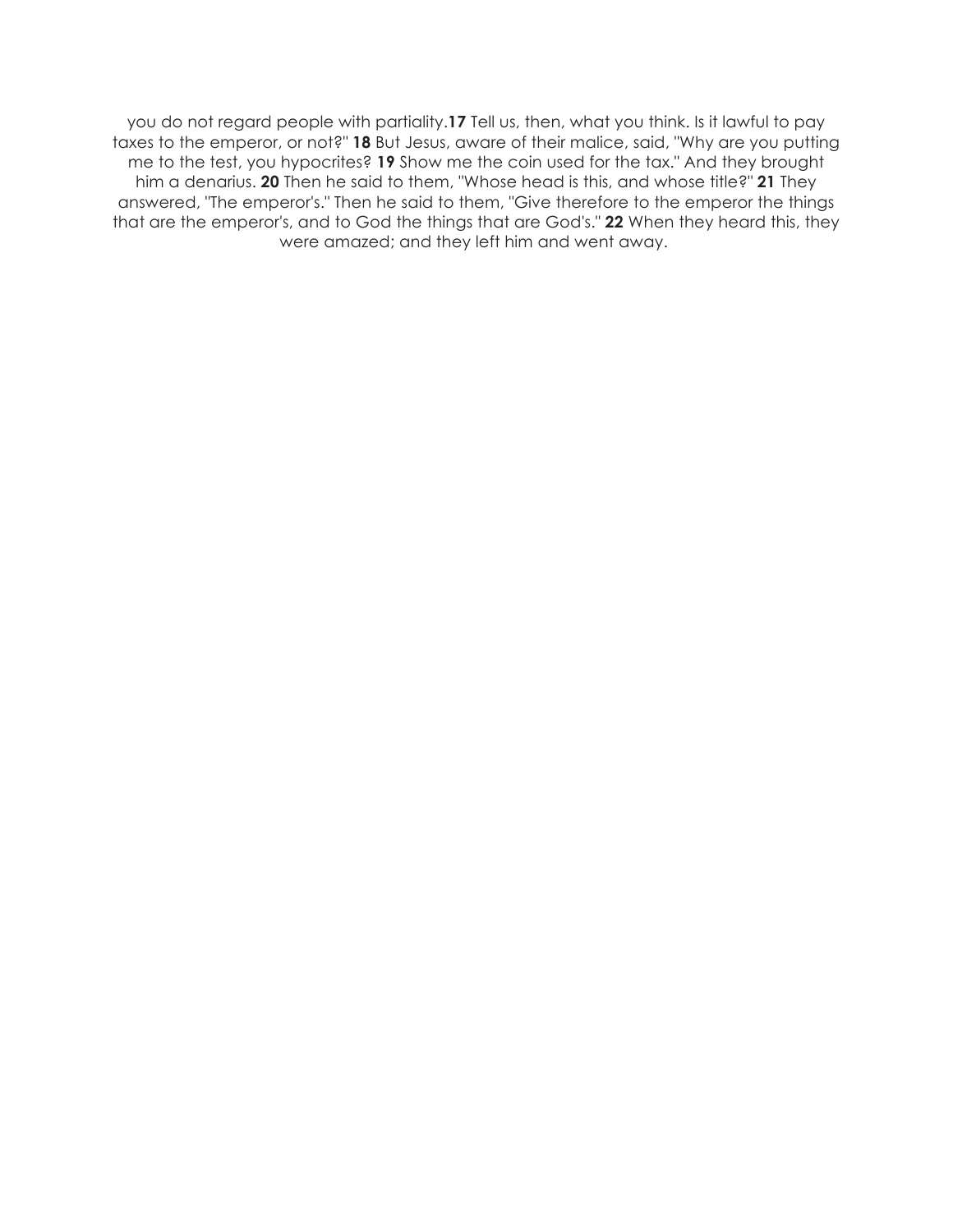# **Sermon**

Grace to you and peace from God our Father, God's Son our Lord Jesus Christ, and the Holy Spirit: Amen.

Stewardship. A phrase that has pretty much become a bad word in the church. It's like one of those four-letter word, just with a few more letters, but still it seems almost vulgar in our ears. A few decades ago, church's across the country had a bright idea. When budget times come around, congregations should stop using the word "giving" or "tithing" or even calling the whole process a budget, and instead we should use the word "stewardship." This would keep people from shutting down when talk about finances came around. Because the word was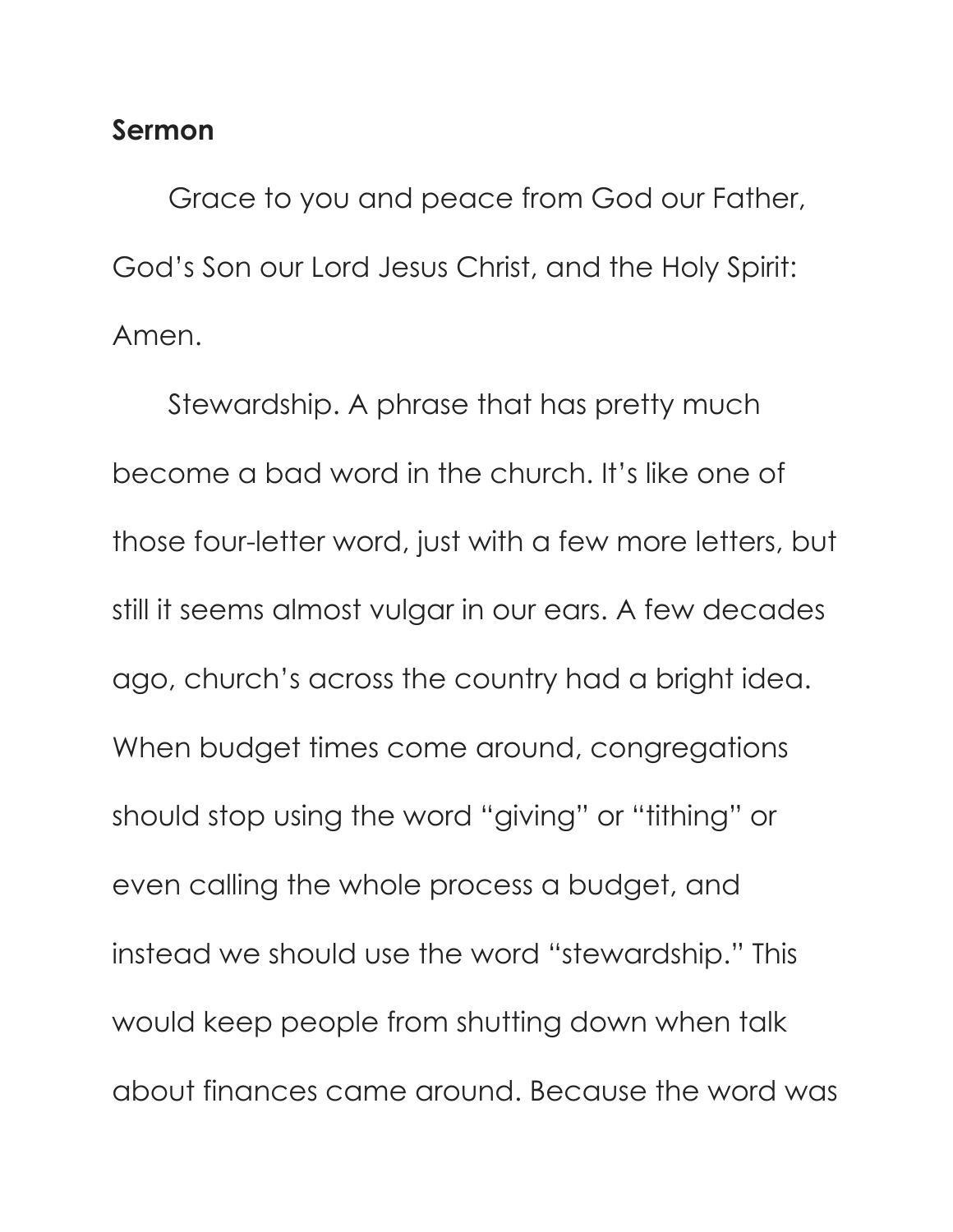new, we wouldn't be so afraid to talk about what sort of resources it takes to run the church. Not so shockingly, people soon caught on to the fact that most churches were using the word stewardship synonymously with "giving money," or perhaps more accurately, "giving more money." So, after a few years, stewardship took on the same bad connotation as telemarketers and late night QVC programming, leaving the same sort of bad tastes in our mouths, as though stewardship was just about trying to weasel your money away from you.

But don't worry. Stewardship in the eyes of Jesus, is not about taking your money. I promise. It gets worse.

Stewardship is actually telling you that the money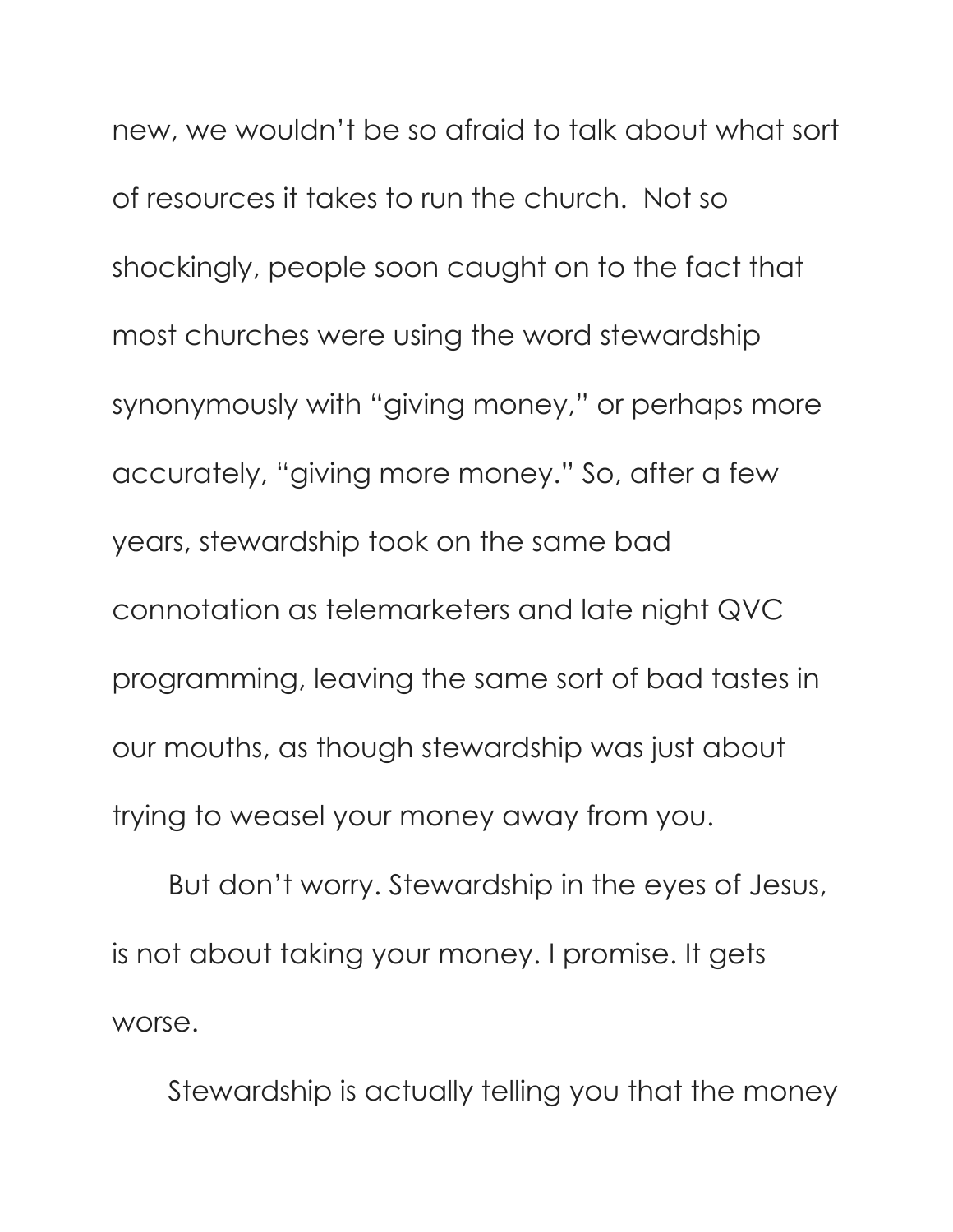isn't yours in the first place. Stewardship is about taking your entire life, from your wallet to your workweek, your baggage and your body. Stewardship for Jesus is about returning your entire self to God, and holding nothing back.

And how many times have we heard this passage from Jesus' mouth? In the language many of us grew up with, "Render unto Caesar what is Caesar and render unto God what is God's," or in this newer translation, give to the Emperor what belongs to the Emperor and give to God what belongs to God. This too has taken on a sort of clichéd sentiment in our present culture. Yes, of course, we have to pay taxes, not only to the government, but apparently to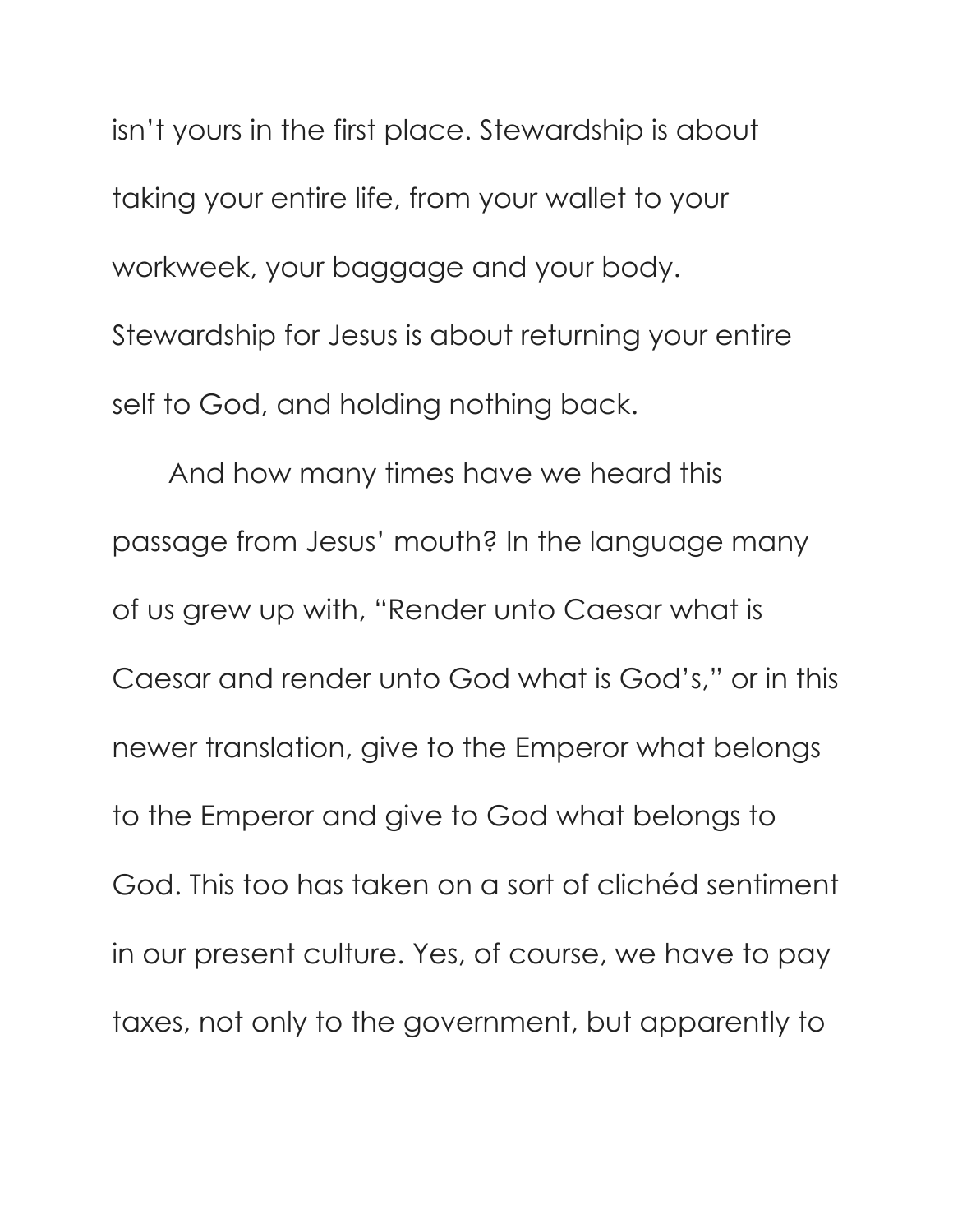God as well. Everybody seems to want a piece of my money, my salary, my stuff, MINE. Mine mine mine.

J.R.R. Tolkien wrote the Lord of the Rings during the 1930's and 40's, much of it during WWII. The sort of evil that Tolkien speaks about is forever connected with the evils he saw as a WWI veteran and a civilian during WWII. One of the vital subplots within Tolkien's narrative is the role of the Stewards of Gondor. If you haven't read or watched the LOTR trilogy, just know that Gondor is the seat of humanity's highest king. Since the royal lineage seems lost, however, Gondor is ruled by stewards.

For this image, Tolkien draws upon the ancient understanding of stewardship. You see, a steward is one whose vocation is wrapped up in carrying out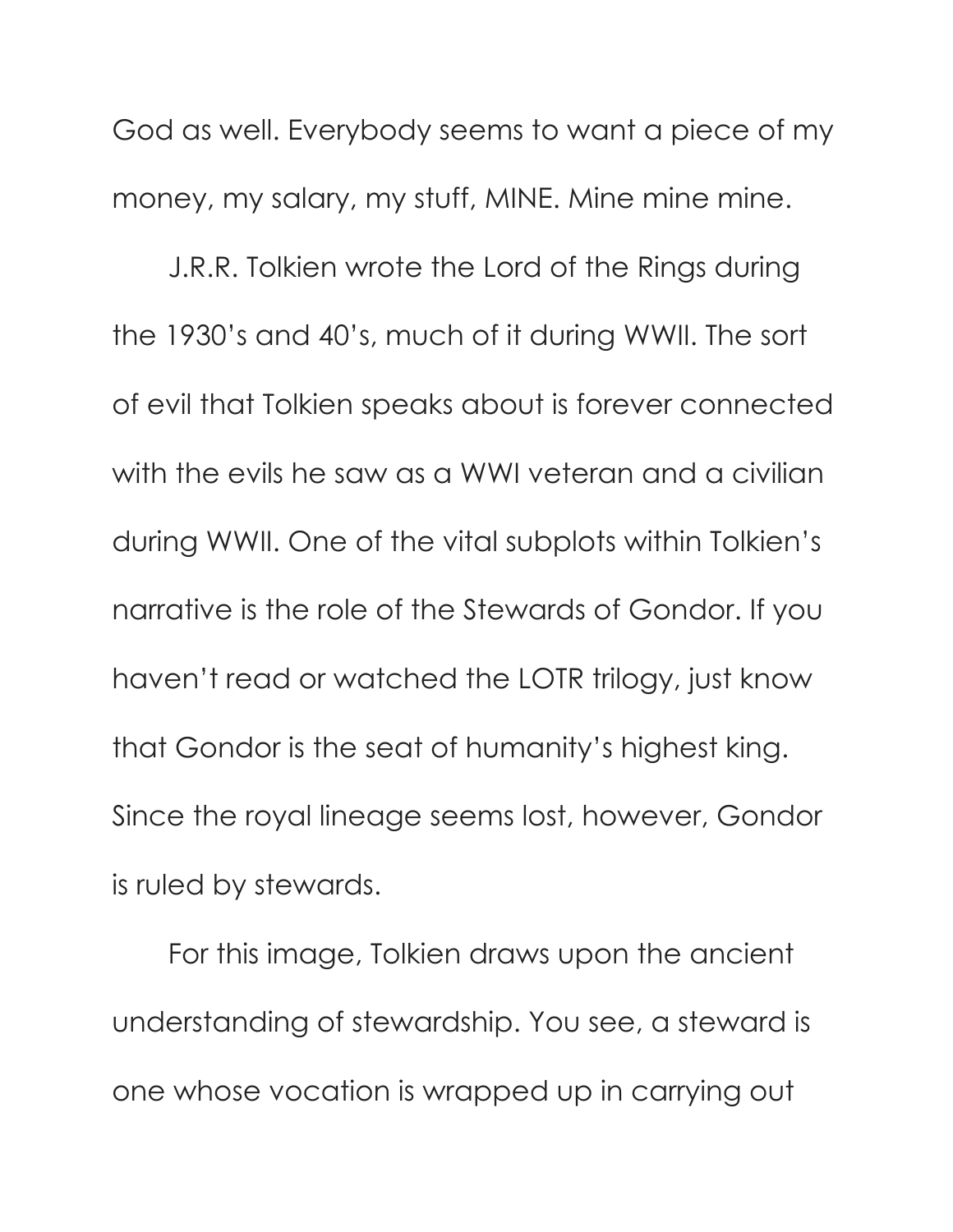the tasks of another person, often a king or other ruler. They live life in the stead of another. Stewards took care of the royal household, made royal decrees, and even made decisions about war and politics in the absence of the monarch. A steward's entire life is wrapped up within their acting out, their performance, of someone else's identity. Steward's identities do not belong to themselves, but to someone else.

Put this back into Jesus' context, and all of the sudden his claims seem much more radical than forking over your payroll tax. Money belongs to the emperor because it bears the emperor's image. Just like our bills and coins carry the imprints of our government, Roman currency was stamped with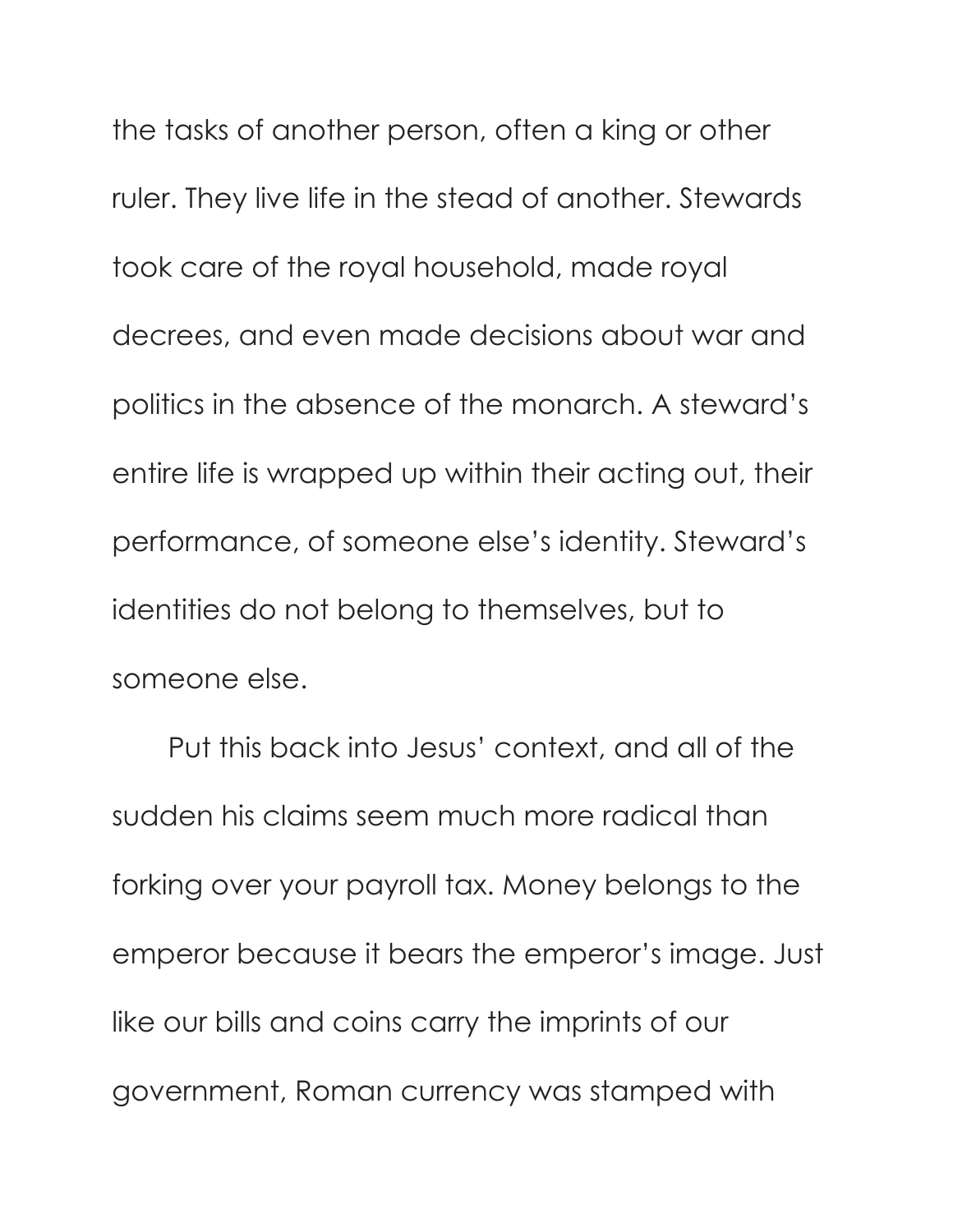Caesar's face. It was made in the image of the emperor, and so, was given value by the emperor. And the same is true of our money, whether we like it or not. The silly paper we carry in our pockets, and the digital dollars in our bank accounts, all belong to the United States of America. They only have value here because the state deems them valuable. Money belongs to Caesar. Money is a steward of Caesar.

But us, we were not made in the U.S. mint, nor were we shaped with Caesar in mind. We are made in the image of God, imprinted with Christ Jesus. Our value doesn't come from some governmental decree of utility, or from some stamped precious metal. Our value arises from the fact that God made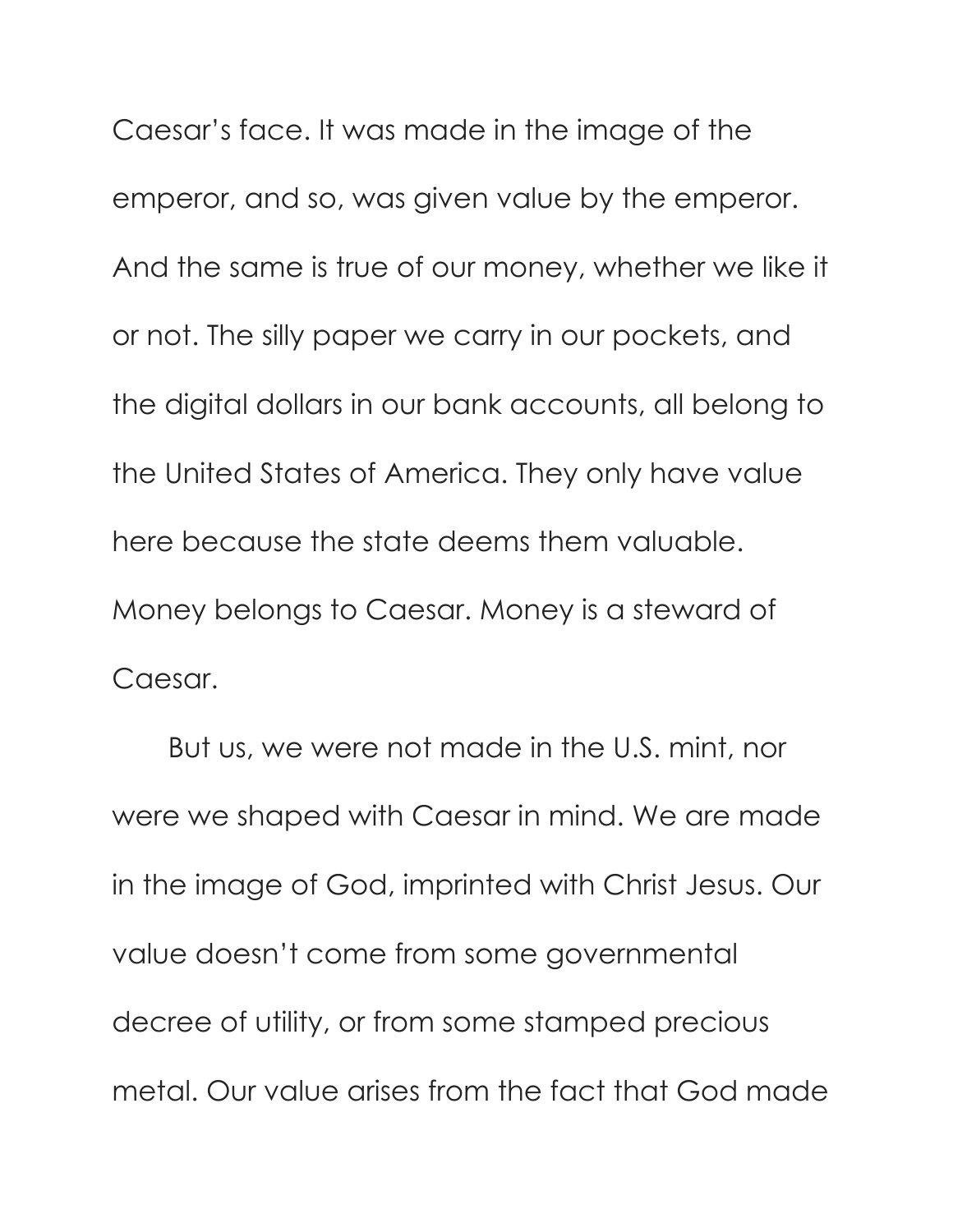us. God chose us to be divine stewards in the world, to sit in the seat of Gondor's king and make pronouncements of grace, to usher in peace in a world of violence. Good stewardship is about remembering our identity is not our own, and so of course our money is not our own, our time is not our own, even our bodies are not our own.

You are stewards of the living God. Every last iota of who we are belongs to Christ. So, when Jesus tells us to give to God what belongs to God, he's trying to put in perspective our situation within the universe. There is a seriously cosmic intent here, a reminder about the very purpose of our existence.

Remember that, in the Garden of Eden, God gave stewardship to Adam and Even over the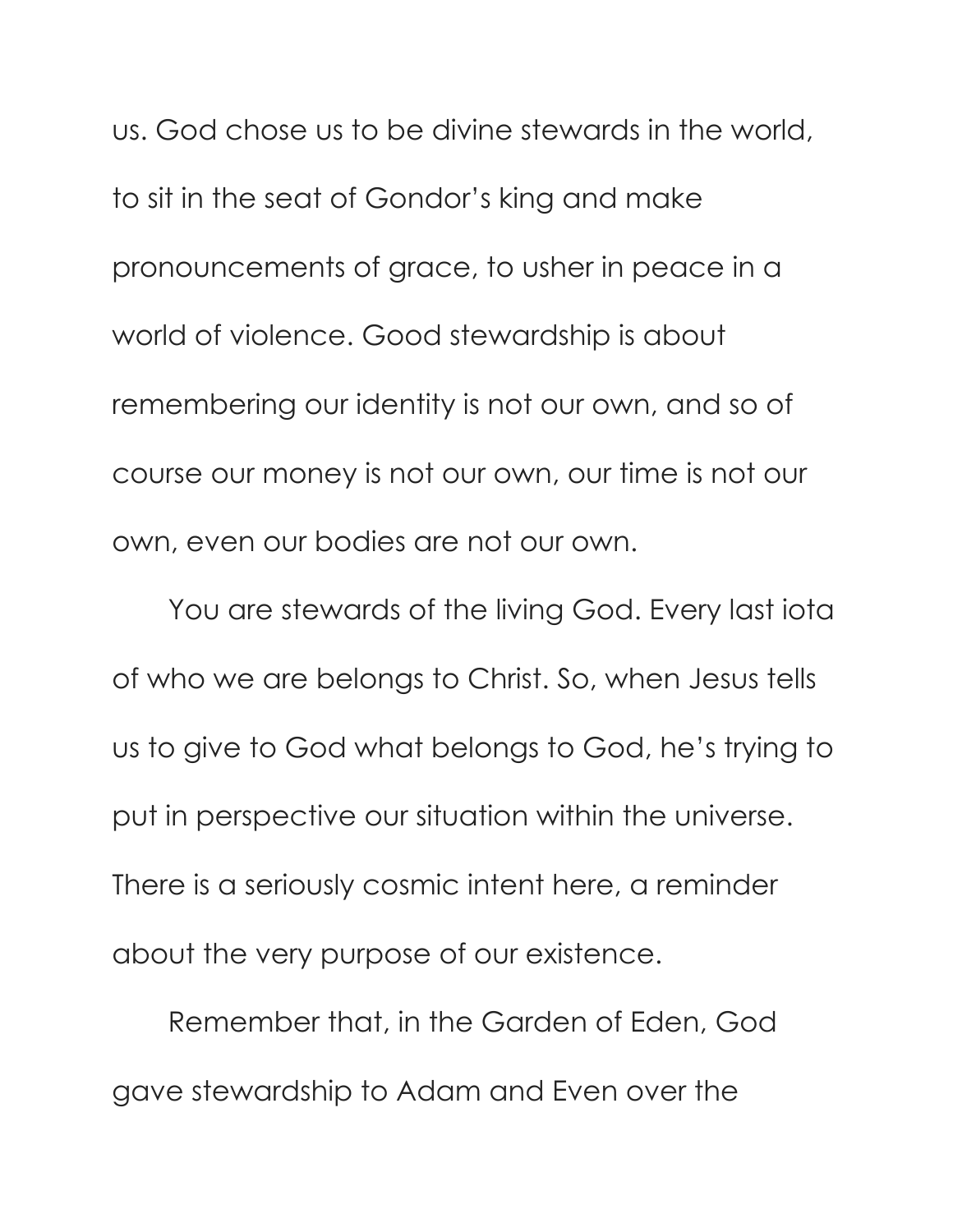animals and plants. God allowed Adam to name the animals, which itself is an act of creation. We are called to be co-creators with the Creative God who brought this world into existence, and so we must give to God what belongs to God.

Remember that, when the floodwaters rose, God came alongside Noah and entrusted the rebuilding of civilization to this one small family. Out of the evils of the old world and a flood of baptismal waters, God purified the earth and then handed it to us, God's stewards, and so we must give to God what belongs to God.

Remember that, when Abram had no future, God gave him a new name, a new family, and a new purpose, to bless all nations. Remember that,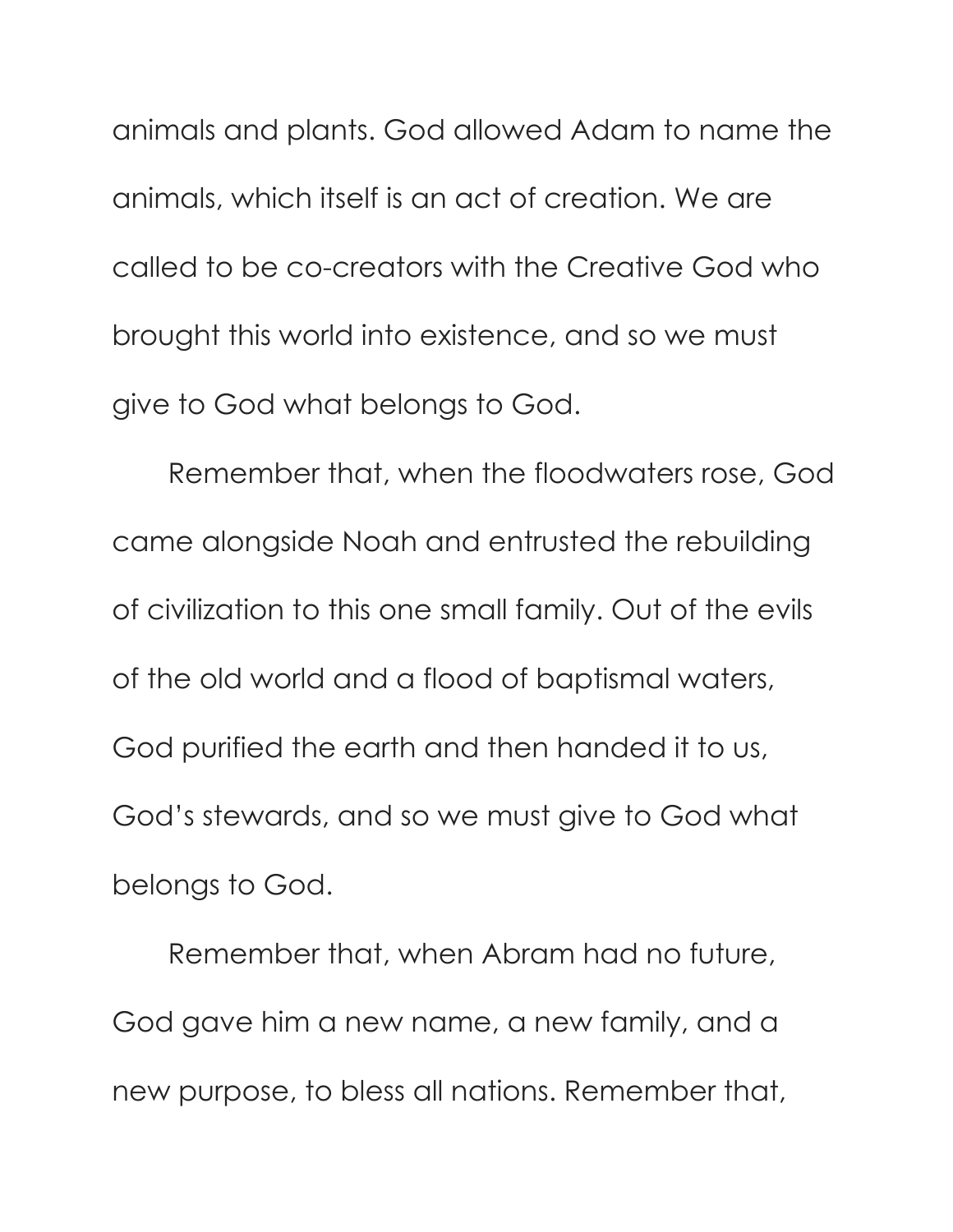when the Israelites suffered as slaves in Egypt, God gave them freedom and a covenant to bless the world. Remember that, when Israelites suffered again as exiles in Babylon, God brought them home to rebuilt Jerusalem. God delivers us from desperation into blessing, from despair to promise, and so we must give to God what belongs to God.

We are stewards because at every juncture of history, when it seemed we had made an irredeemable mess of our lives and all creation, God intervened and reclaimed us as not only good creations, but as God's children, as stewards of God's goodness. We are stewards because our identities are wrapped up in the person and presence of Jesus. Anything good that we have,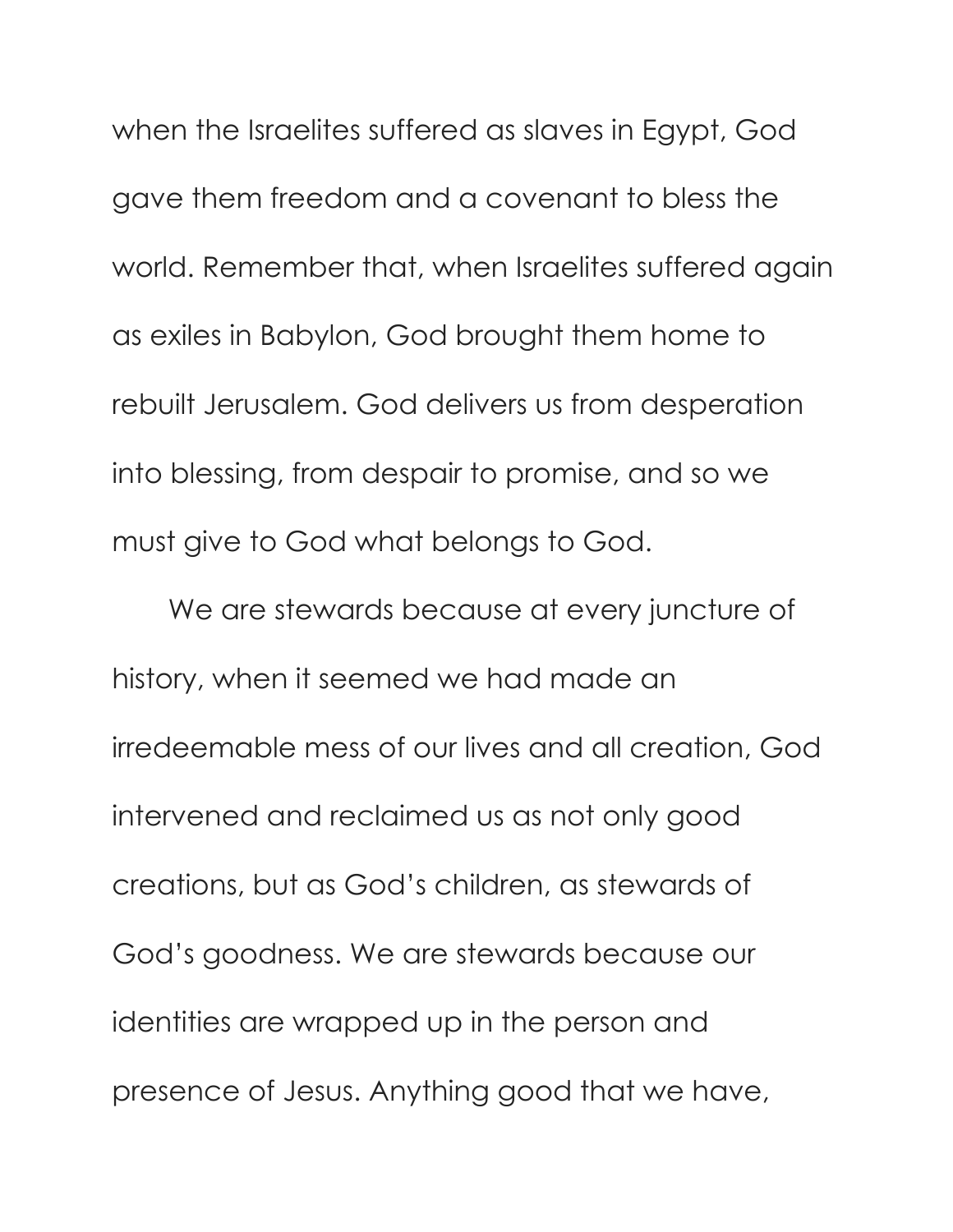anything true that we know, anything right that we do, is not our own, but rather comes to us as the gracious gift of God. So render unto Caesar what is Caesar, and give to God what belongs to God.

And so, make no mistake here. There is nothing within us that doesn't belong to God. Christ made sure of that. To establish us as stewards and children, God intervened on the cross and took not only the decent parts of humanity, but the entirely indecent, the deceptive, the shallow, the hateful, the spiteful, the lame, the fearful, the angry, the shameful – all things that marred us, that prevented us from becoming good stewards – and Christ took them to the cross. Christ buried our sin, our failure, our incompetency, and on the third day, when he rose,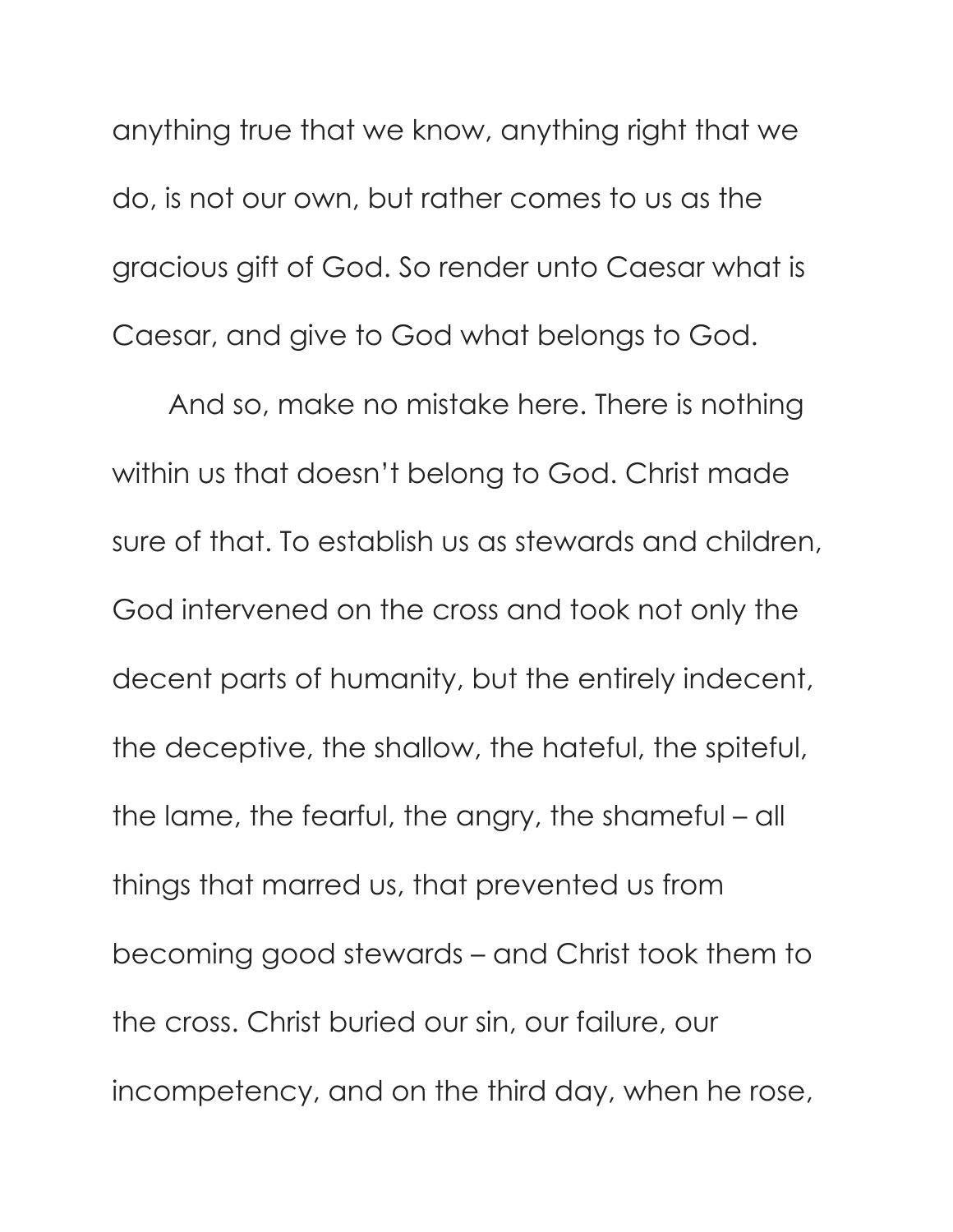Jesus left all that in the grave. We are stewards of God, and everything we have belongs to God because the only good life we now live is one indebted to Jesus.

So, yes, Jesus says to give, but he does not do this as one unacquainted with giving. Jesus asks for our obedience, for our tithes and our time. But remember that Jesus tithed with his body. Remember that the God of the universe has given an eternity of time to redeeming the world from our sinfulness. Remember that Jesus was the first to be obedient, and the only one whose obedience required death on a cross.

So, it is by his obedience that we may become obedient. It is by his tithe that we may tithe. It is by his time that we now have an eternity of life to give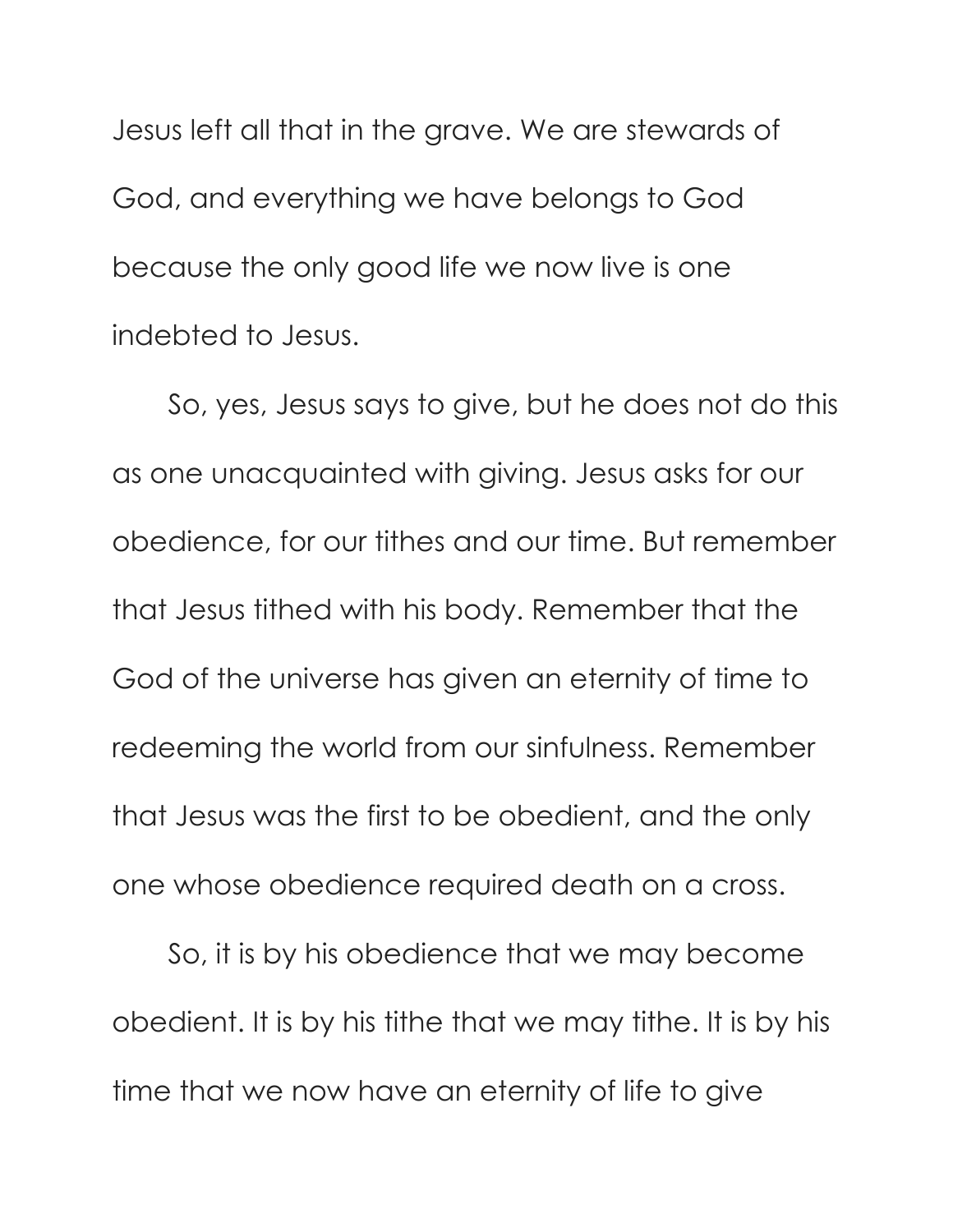back to God what belongs to God. Jesus shows us the way of stewardship, and so we might become the kind of stewards that sacrifice ourselves because he first showed us the way of sacrifice.

So stewardship is not a bad word, and it is not only about money. But it's a hard word because stewardship is the constant reminder that we are not our own. Our entire lives belong to Christ, and so to give to God what belongs to God means that that our entire lives, from our wallets to our workweek, our baggage and our very bodies, cannot be spent on ourselves. The image of stewardship we have in Jesus is one who spent all things, all of himself, to his very last breath, on others. On us. So what can we do now? How do we live a life of stewardship?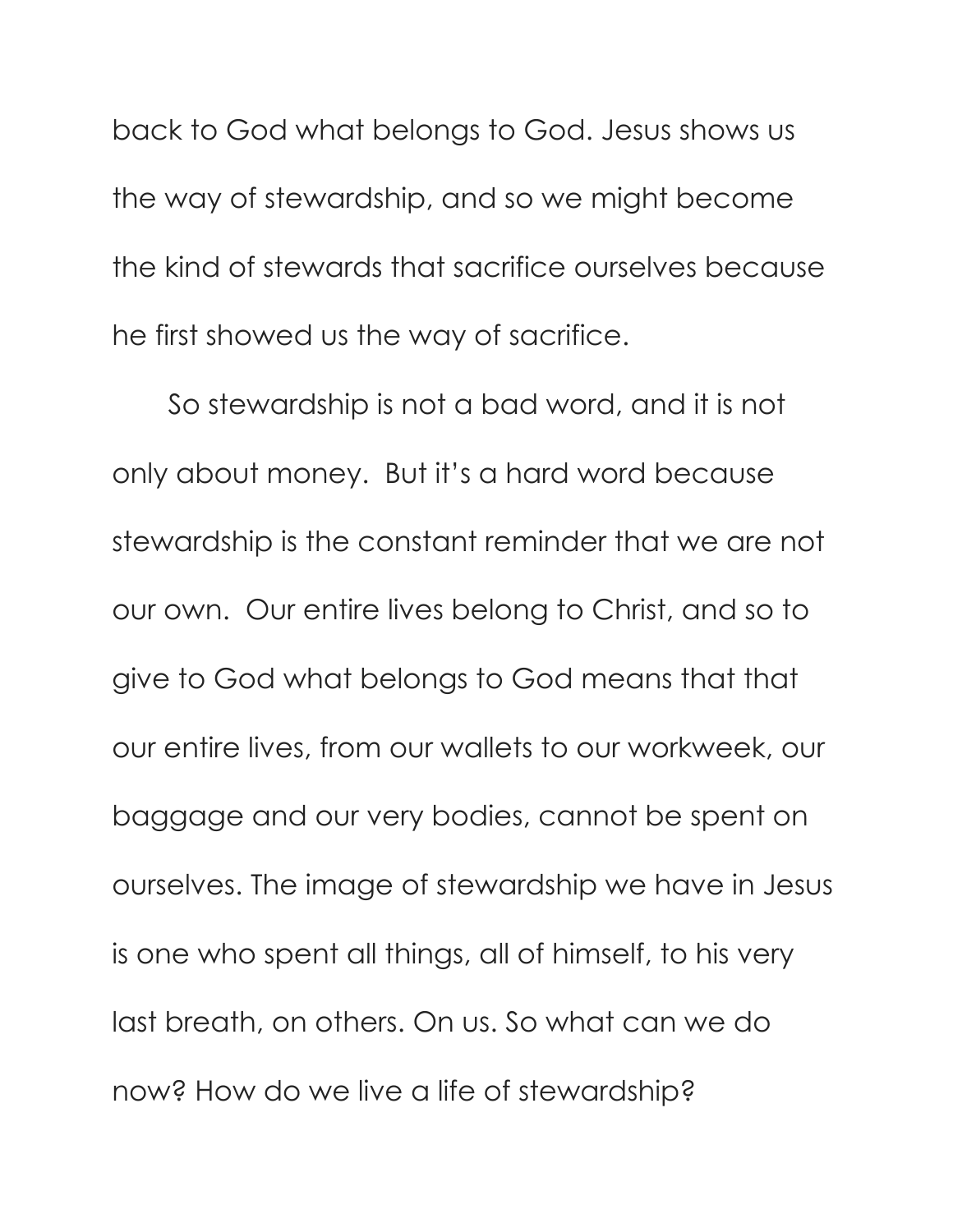Good stewards give. Not just to the church, and not just money. Good stewards work in the community. Good stewards support charities, give to the hungry, clothe the naked, house the homeless. Good stewards live life in the selfless image of Jesus. Good stewards forgive.

For us, at CLC, what might this mean? The construction of a campus ministry to bless another community entirely is a great start. A commitment to Healer's Hands, a ministry of healing and wellness, is a good start. A commitment to a building that is accessible to all people of all abilities is a good start.

But part of being a good steward is pushing into the uncomfortable, into those areas that challenge us, that force us outside of ourselves, to sacrifice for